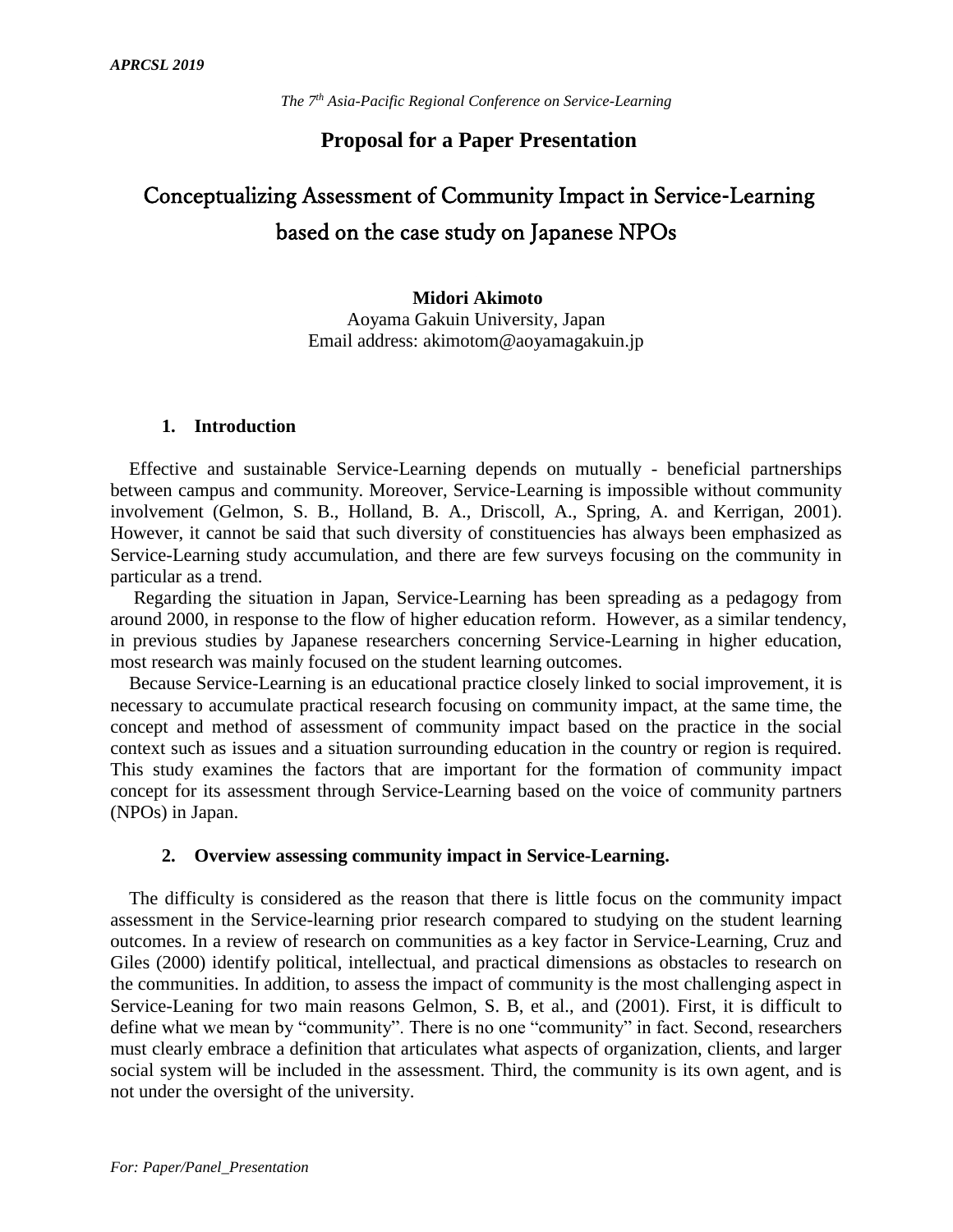#### *The 7th Asia-Pacific Regional Conference on Service-Learning*

There are several research studies concerning the impact of community through Servicelearning. Gelmon, S. B, et al., (2001) showed the principles, framework and techniques of assessment through Service-Learning. They have been developed a multi-constituency approach to assessment of Service-Learning at Portland State University in the U.S. The study presents the impact on student, faculty, community and institution as individual assessment methods of service learning. According to their research result, successful assessment requires bringing together players central to the activity being assessed, and helping them to step outside their normal roles and create a new culture (Gelmon, S. B., Holland, B. A., Driscoll, A., Spring, A. and Kerrigan, S., 2001).

As research which made the importance in development of sustainable campus-community partnership of service-learning a perspective, Jacoby, B. (2015) describes a basic principle, the different types of partnerships, the stages of the development partnerships, etc. Bringle, R G., (2013) discussed on community outcomes of Service-learning, and examined service learning from the perspective of community organization capacity by showing conceptual frameworks and assessment of service-learning research.

However, it is not clear how the results of the assessment are used to improve Service-Learning practice in those previous literatures. In addition, these useful research results are findings derived mostly from practice in the U.S, no case studies based on the results of these previous researches have been found in Service-Learning practical research in Japan. Therefore, it is necessary to examine critically the previous research from the practice and case studies in Japan.

#### **3. Methods/Analysis**

 To examine the factors that are important for the formation of community impact concept for its assessment through Service-Learning in Japan, this research conducted a workshop (qualitative survey) targeting 15 NPOs that are community based internship program partners of about 10 Japanese universities. For the research purpose, the study collected and categorize (by the participants as a part of the workshop) the voices of the participants through their dialogue by focus group discussion (FDG), then analyzed the cards and transcript from participants' statement.

 The question of FDG was **"***What community organizations (NOPs) expect to create through Service-Learning programs***"**. The reason why this study organized FDG in this research as a method is related to the idea of participatory evaluation theory. The definition of participatory evaluation is "evaluation in which stakeholders of the program participate in the evaluation activities and utilize this process to promote improvement and social change. In the participatory evaluation, the stakeholders are provided an opportunity to discuss what society aims for and what to consider as "good". This means a deeper understanding of the evaluation subjects, fostered awareness of stakeholders and sense of responsibility, advanced mutual understanding among stakeholders, and so on. Thus, participating assessment would make people to have ownerships and to be agency in their community (Minamoto, 2008, 2016). These ideas surrounding participatory evaluation theory were valid for this study and were incorporate.

#### **4. Results and Discussion**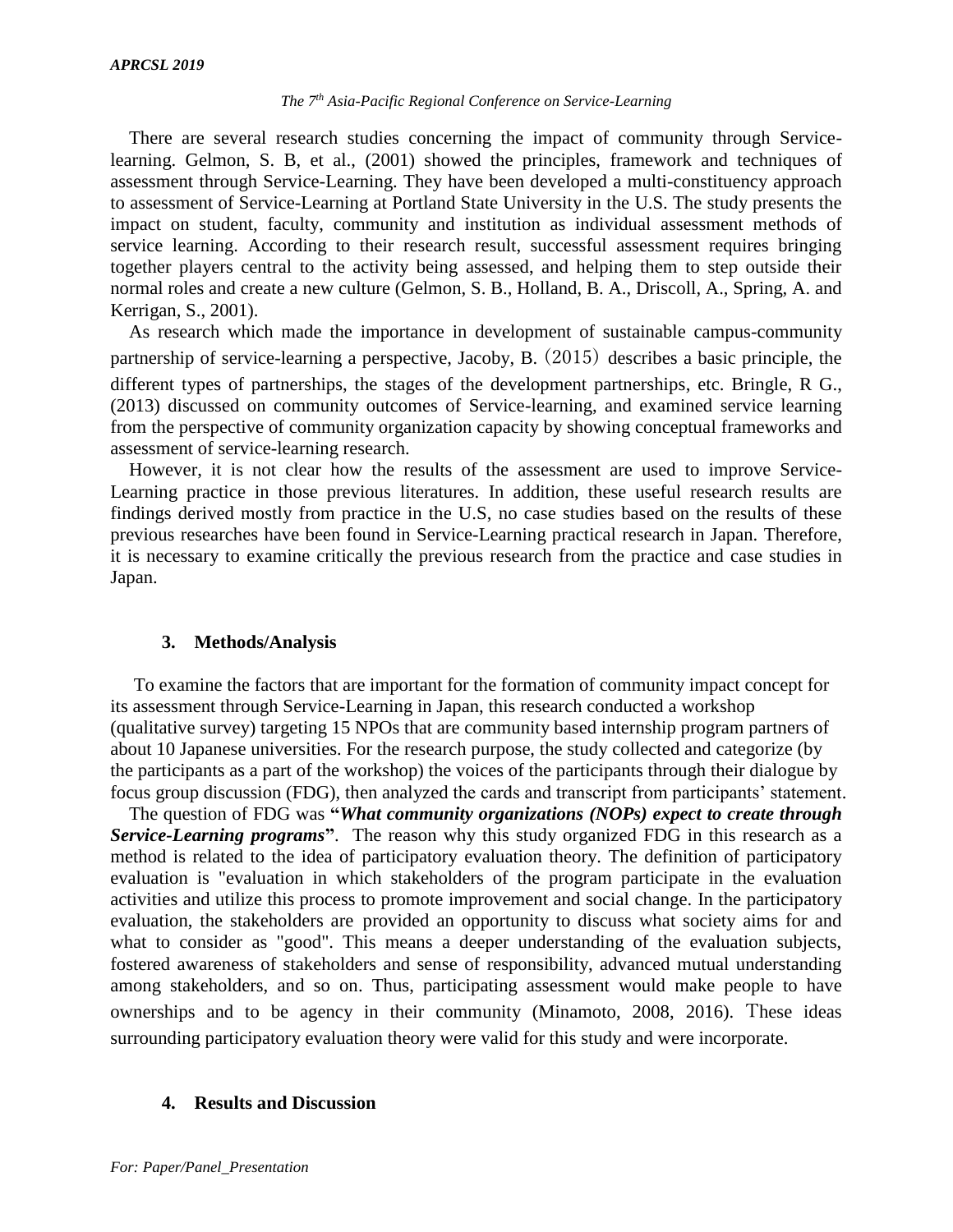For the question of *"What community organizations (NOPs) expect to create through Service-Learning programs"*, participants in the FGD shared each idea by explaining their own experience with student's activities in the community. There were 32 different ideas in each card, and the participants tried to categorize the cards by each idea. Then, as a common core value of "realizing a symbiotic society" was shared among participants although they belong to different theme of NPOs, such as support for the handicapped person, childcare support and environmental education.

As other ideas from participants, NPO expect of students the following elements: to build trusting relationships with staff, to get to know the realities of the community, to be actors in the community, to understand the challenges in the community and to collaborate with community residents and understand the value of symbiotic living in a society. Put briefly, community organizations expect quality of student's commitment from the reciprocal partnerships rather than from physical support of students.

In this FDG, another point of view became clear in the process of dialogue; NPOs aim to understand and embrace sensitivities of young generation, explore potential human resources, and maintain consciousness of students. In short, NPOs expect their capacity building and sustainability through collaboration with students. NPO expect students to be active and understand the challenges of the community as well as collaborate with community members. Originally, NGOs and university students have different mission, purpose, role in the society, etc. However, in the process of Service-Learning practice, they overcome the differences and form trusting relationships allowing them to the steps necessary to realize a symbiotic society.

In the previous research on the assessment of community impact, Gelmon, S. B, et al., (2001) showed matrix for community assessment. There, capacity to fulfill organizational mission, economic benefits and social benefits as variables of assessment about community partner organization. On the other hand, nature of community-university relationship (partnership), nature of community-university interaction, satisfaction with partnership and sustainability of partnership as variables of assessment about community-university partnership.

These previous research described more on the relationship between community and university. However, what becomes an assessment of community impact variable depends on the target and method of the survey. Through this study with Japanese NPOs, it was found that more variables of assessment of community impact could be considered.

# **5. Conclusions and contributions to theory and practice**

Studying the assessment of community impact, the assessment methods and variables are not a fixed one. It is possible to reveal the different assessment variables from various perspective in each social context. As a trial, this study explored formation of concept and variable of assessment based on the voice of Service-Learning field in Japan. From the point of view of the significance of assessment or evaluation for the practice improvement, it is most important that the results of the assessment be useful to those who practice in the community and educate the students. Reciprocal and sustainable partnership between community, university and students in Service-Learning is not limited to on-site activities in the field, but is generated in the overall process including these assessments and its utilization such as PDCA (Plan, Do, Check, Action) Cycle.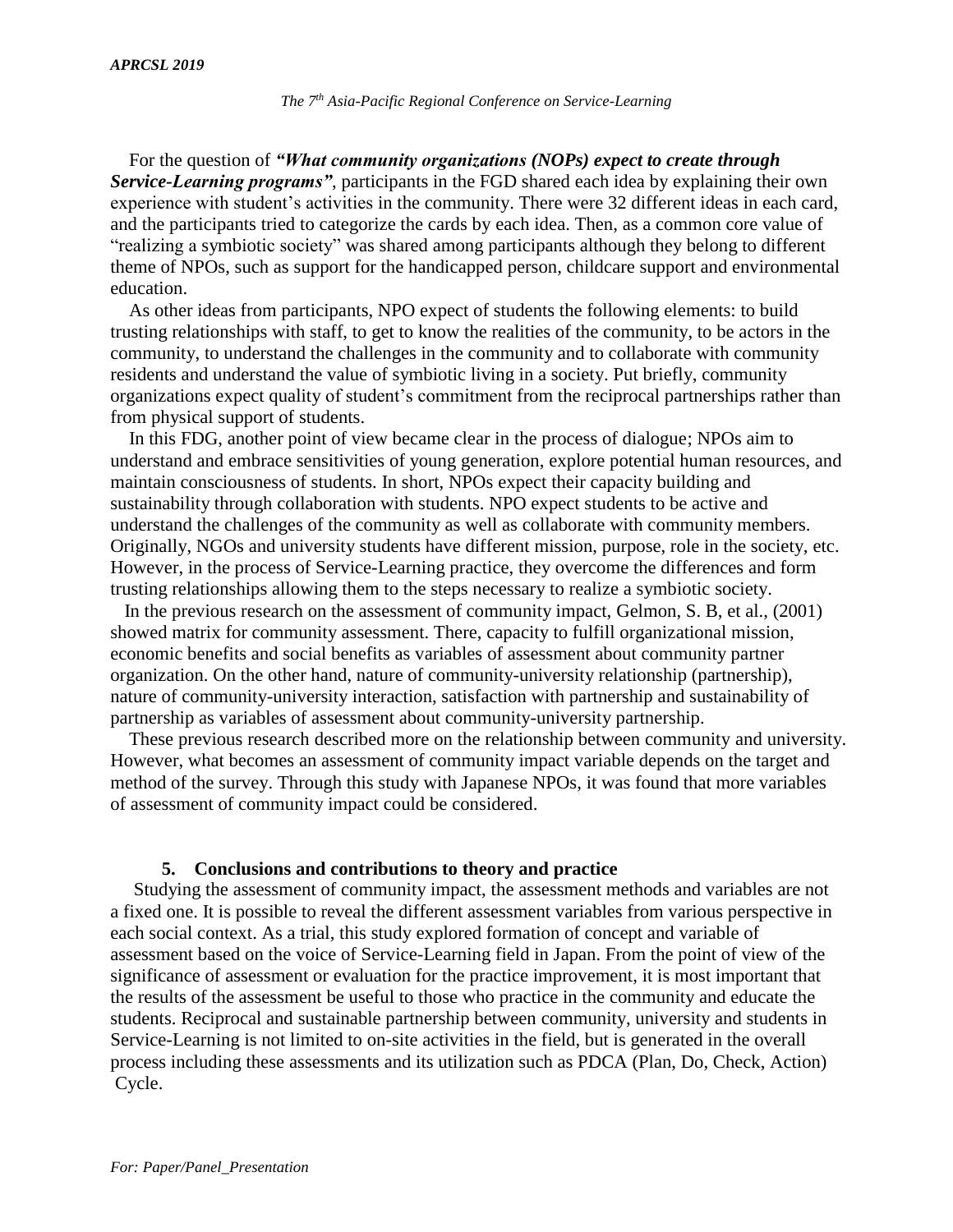#### *The 7th Asia-Pacific Regional Conference on Service-Learning*

On the other hand, it is the next challenge to clarify what kind of correlation factor with the Japanese social context or situation can be he variable of the assessment of community impact. For that challenge as a study and activating practical research focused on Service-Learning, especially on community impact in Japan, verification from more FDGs and case studies are needed with different NGOs stuff or regions in Japan.

# **Keywords**:

Service-learning, Assessment, Community impact

# **References**:

- Cruz, N. I. & Giles, D.E. (2000). "Where's the Community in Service-learning Research?" *Michigan Journal of Community Service Learning* Special Issue on Strategic Direction for Service Learning Research (Fall): 28-34.
- Clayton, P. H., Bringle, R. G. and Hatcher, J. A. eds. (2013) Research on Service Learning: Conceptual Frameworks and Assessment, Stylus Publishing.
- Gelmon, S. B., Holland, B. A., Driscoll, A., Spring, A. and Kerrigan, S. (2001) Assessing service-learning and civic engagement: principles and techniques. campus compact.
- Jacoby, B. (2015) Service-Learning Essentials: Questions, Answers, and Lessons Learned. San Francisco, CA: Josey-Bass.
- Minamoto Y. (2008) The theory and practice of Participatory Evaluation, Hyokaron wo manabu hito e, Sekai Shisousya.
- Minamoto Y. (2016) Participatory Evaluation: evaluation practice for improvement and social transformation, Koyo Shobo.